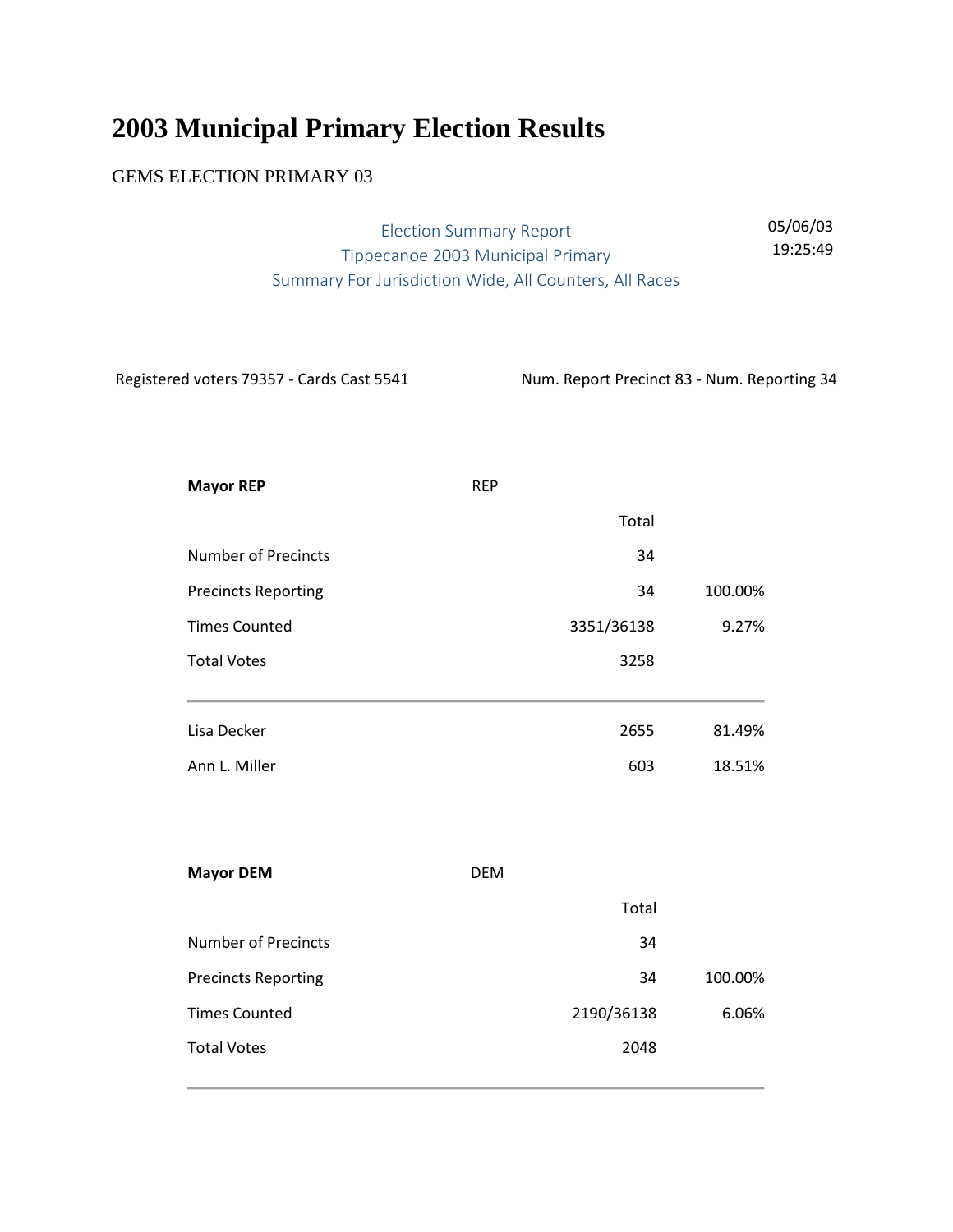| <b>Clerk REP</b>           | <b>REP</b> |         |
|----------------------------|------------|---------|
|                            | Total      |         |
| <b>Number of Precincts</b> | 34         |         |
| <b>Precincts Reporting</b> | 34         | 100.00% |
| <b>Times Counted</b>       | 3351/36138 | 9.27%   |
| <b>Total Votes</b>         | 2819       |         |
|                            |            |         |
| Stephanie Hainje           | 2819       | 100.00% |
|                            |            |         |

| <b>Clerk DEM</b>            | <b>DEM</b> |            |         |
|-----------------------------|------------|------------|---------|
|                             |            | Total      |         |
| <b>Number of Precincts</b>  |            | 34         |         |
| <b>Precincts Reporting</b>  |            | 34         | 100.00% |
| <b>Times Counted</b>        |            | 2190/36138 | 6.06%   |
| <b>Total Votes</b>          |            | 1464       |         |
| Cindy Murray                |            | 1464       | 100.00% |
| <b>Council At Large REP</b> | <b>REP</b> |            |         |
|                             |            | Total      |         |
| Number of Precincts         |            | 34         |         |
| <b>Precincts Reporting</b>  |            | 34         | 100.00% |
| <b>Times Counted</b>        |            | 3351/36138 | 9.27%   |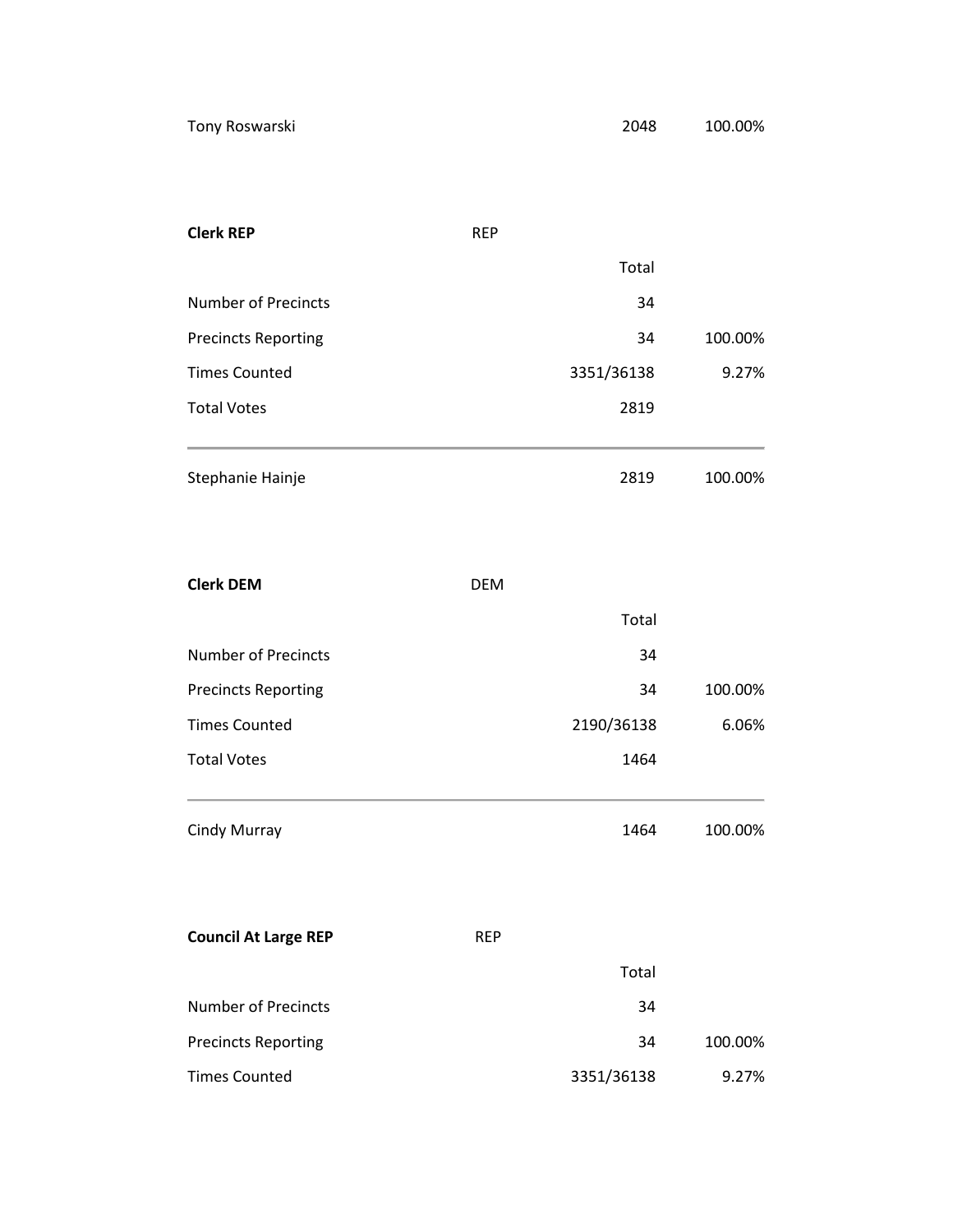| <b>Total Votes</b>  | 7102 |        |
|---------------------|------|--------|
| James A. Andrew     | 2555 | 35.98% |
| Mike Dowler         | 2208 | 31.09% |
| Steve Schreckengast | 2339 | 32.93% |

| <b>DEM</b> |         |
|------------|---------|
| Total      |         |
| 34         |         |
| 34         | 100.00% |
| 2190/36138 | 6.06%   |
| 5495       |         |
|            |         |
|            |         |
| 966        | 17.58%  |
| 717        | 13.05%  |
| 966        | 17.58%  |
| 1430       | 26.02%  |
|            |         |

| <b>Council Dist 1 REP</b>  | <b>REP</b> |         |
|----------------------------|------------|---------|
|                            | Total      |         |
| Number of Precincts        | 6          |         |
| <b>Precincts Reporting</b> | 6          | 100.00% |
| <b>Times Counted</b>       | 670/6556   | 10.22%  |
| <b>Total Votes</b>         | 561        |         |
|                            |            |         |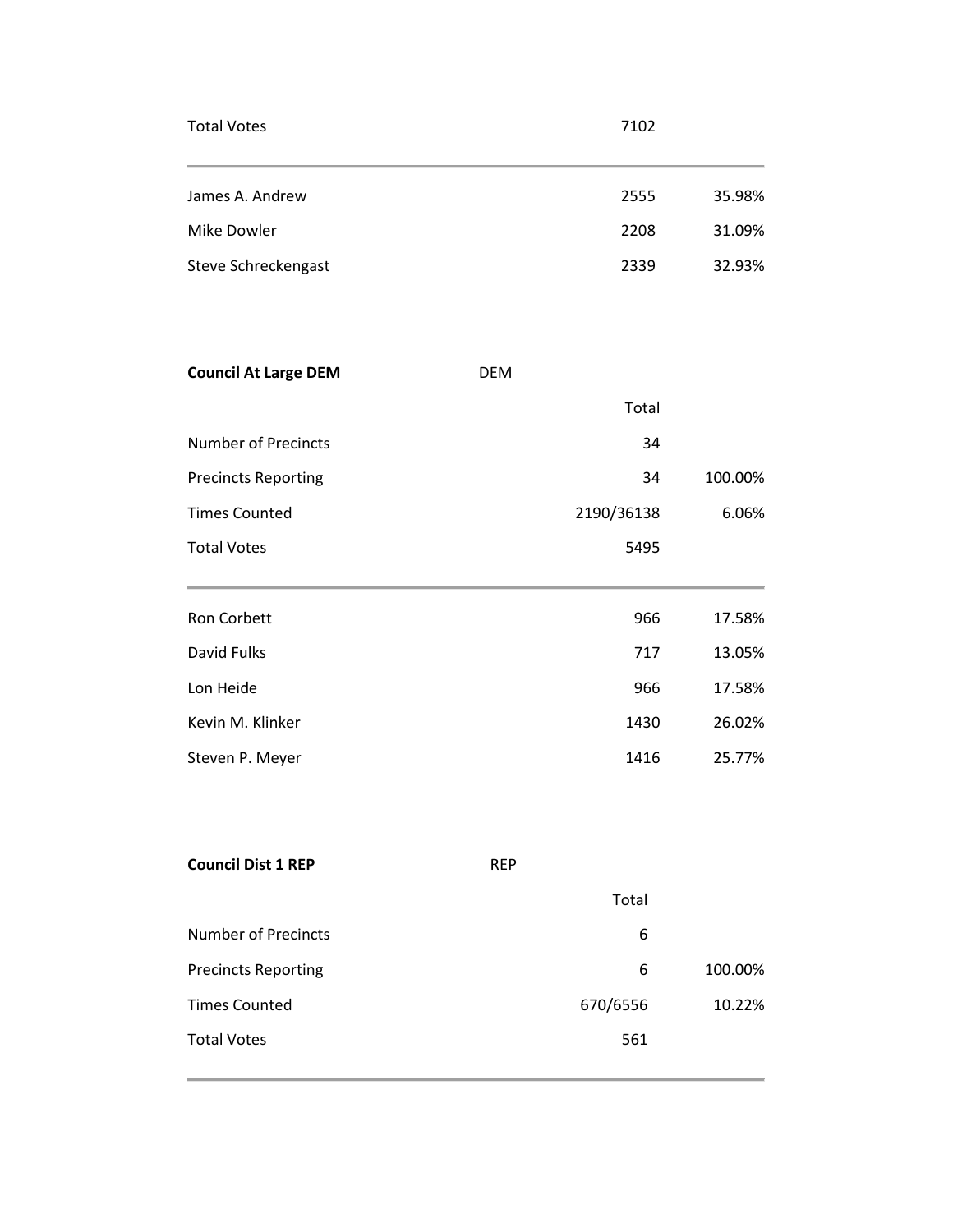| Dennis D. Probasco |  |  |  |
|--------------------|--|--|--|
|--------------------|--|--|--|

| <b>Council Dist 1 DEM</b>  | <b>DEM</b> |         |
|----------------------------|------------|---------|
|                            | Total      |         |
| Number of Precincts        | 6          |         |
| <b>Precincts Reporting</b> | 6          | 100.00% |
| <b>Times Counted</b>       | 301/6556   | 4.59%   |
| <b>Total Votes</b>         | 236        |         |
|                            |            |         |
| Denny Holladay             | 236        | 100.00% |

| <b>Council Dist 2 DEM</b>  | <b>DEM</b> |          |         |
|----------------------------|------------|----------|---------|
|                            |            | Total    |         |
| <b>Number of Precincts</b> |            | 5        |         |
| <b>Precincts Reporting</b> |            | 5        | 100.00% |
| <b>Times Counted</b>       |            | 253/5543 | 4.56%   |
| <b>Total Votes</b>         |            | 190      |         |
| Ron Campbell               |            | 190      | 100.00% |
| <b>Council Dist 3 REP</b>  | <b>REP</b> |          |         |
|                            |            | Total    |         |
| <b>Number of Precincts</b> |            | 5        |         |
| <b>Precincts Reporting</b> |            | 5        | 100.00% |
| <b>Times Counted</b>       |            | 282/5536 | 5.09%   |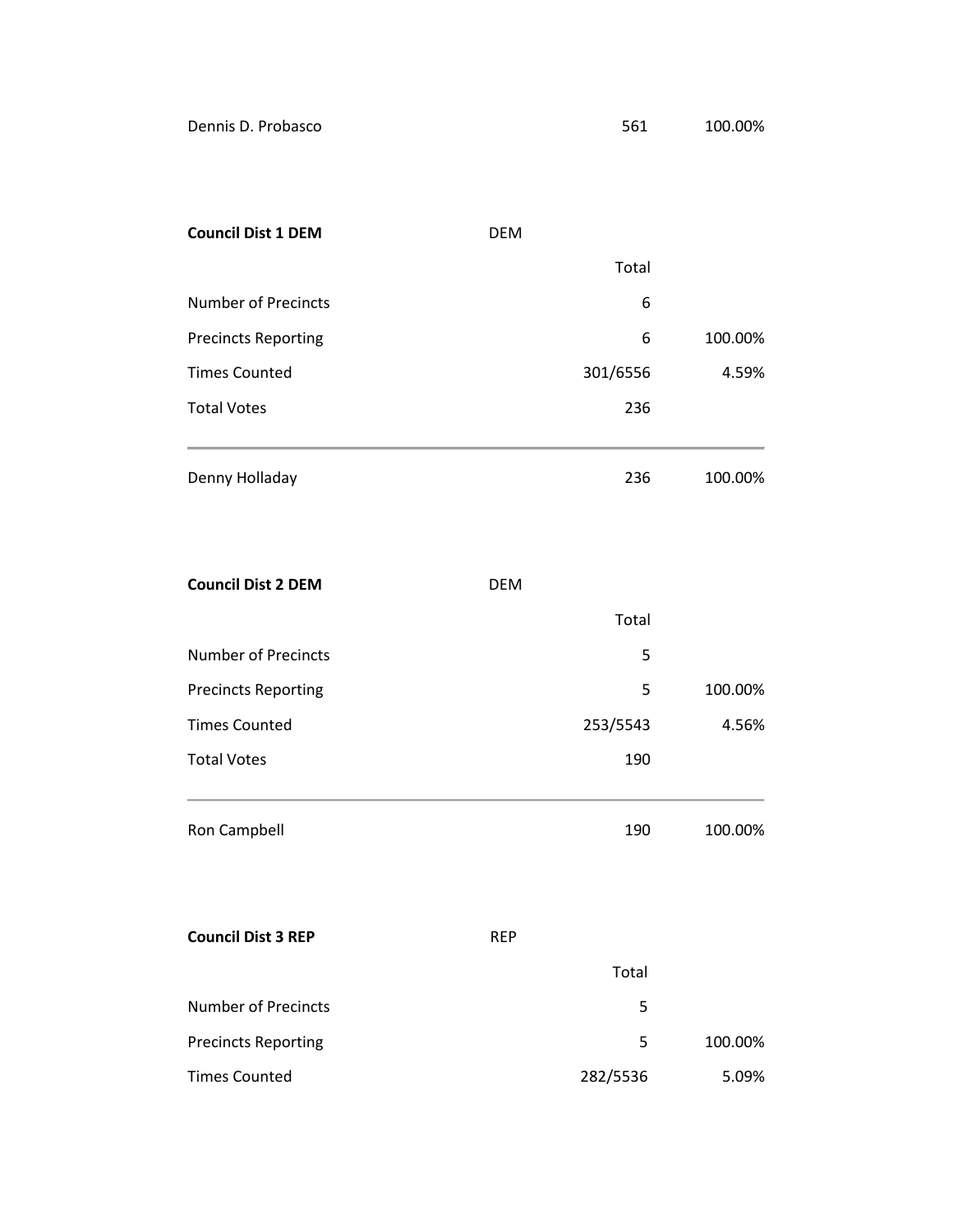| <b>Total Votes</b>         |            | 228      |         |
|----------------------------|------------|----------|---------|
| Dick Nagel                 |            | 228      | 100.00% |
| <b>Council Dist 3 DEM</b>  | <b>DEM</b> |          |         |
|                            |            | Total    |         |
| <b>Number of Precincts</b> |            | 5        |         |
| <b>Precincts Reporting</b> |            | 5        | 100.00% |
| <b>Times Counted</b>       |            | 498/5536 | 9.00%   |
| <b>Total Votes</b>         |            | 395      |         |
| Perry E. Brown             |            | 395      | 100.00% |
| <b>Council Dist 4 REP</b>  | <b>REP</b> |          |         |
|                            |            | Total    |         |
| Number of Precincts        |            | 6        |         |
| <b>Precincts Reporting</b> |            | 6        | 100.00% |
| <b>Times Counted</b>       |            | 675/6204 | 10.88%  |
| <b>Total Votes</b>         |            | 579      |         |
| Jack D. Rhoda              |            | 579      | 100.00% |
| <b>Council Dist 4 DEM</b>  | <b>DEM</b> |          |         |
|                            |            | Total    |         |
| <b>Number of Precincts</b> |            | 6        |         |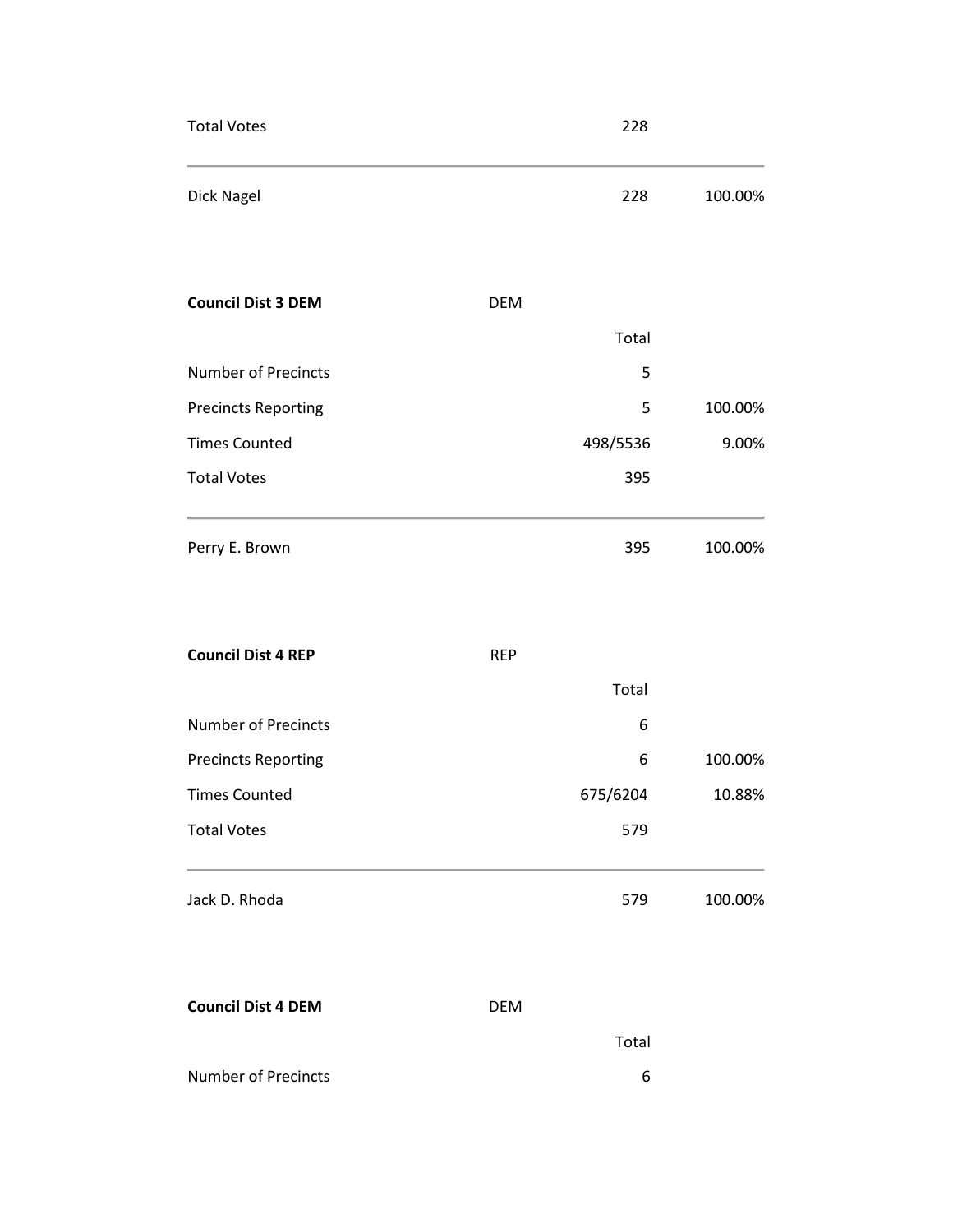| <b>Precincts Reporting</b> | 6        | 100.00% |
|----------------------------|----------|---------|
| <b>Times Counted</b>       | 425/6204 | 6.85%   |
| <b>Total Votes</b>         | 389      |         |
| Mike Habbinga              | 219      | 56.30%  |
| Jesse Washburn             | 170      | 43.70%  |

| <b>Council Dist 5 REP</b>  | <b>REP</b> |         |
|----------------------------|------------|---------|
|                            | Total      |         |
| <b>Number of Precincts</b> | 9          |         |
| <b>Precincts Reporting</b> | 9          | 100.00% |
| <b>Times Counted</b>       | 584/6098   | 9.58%   |
| <b>Total Votes</b>         | 545        |         |
|                            |            |         |
| Perry J. Barbee            | 133        | 24.40%  |
| Norbert Fisher             | 412        | 75.60%  |

| <b>Council Dist 5 DEM</b>  | <b>DEM</b> |         |
|----------------------------|------------|---------|
|                            | Total      |         |
| Number of Precincts        | 9          |         |
| <b>Precincts Reporting</b> | 9          | 100.00% |
| <b>Times Counted</b>       | 363/6098   | 5.95%   |
| <b>Total Votes</b>         | 265        |         |
| M. Weast-Williamson        | 265        | 100.00% |